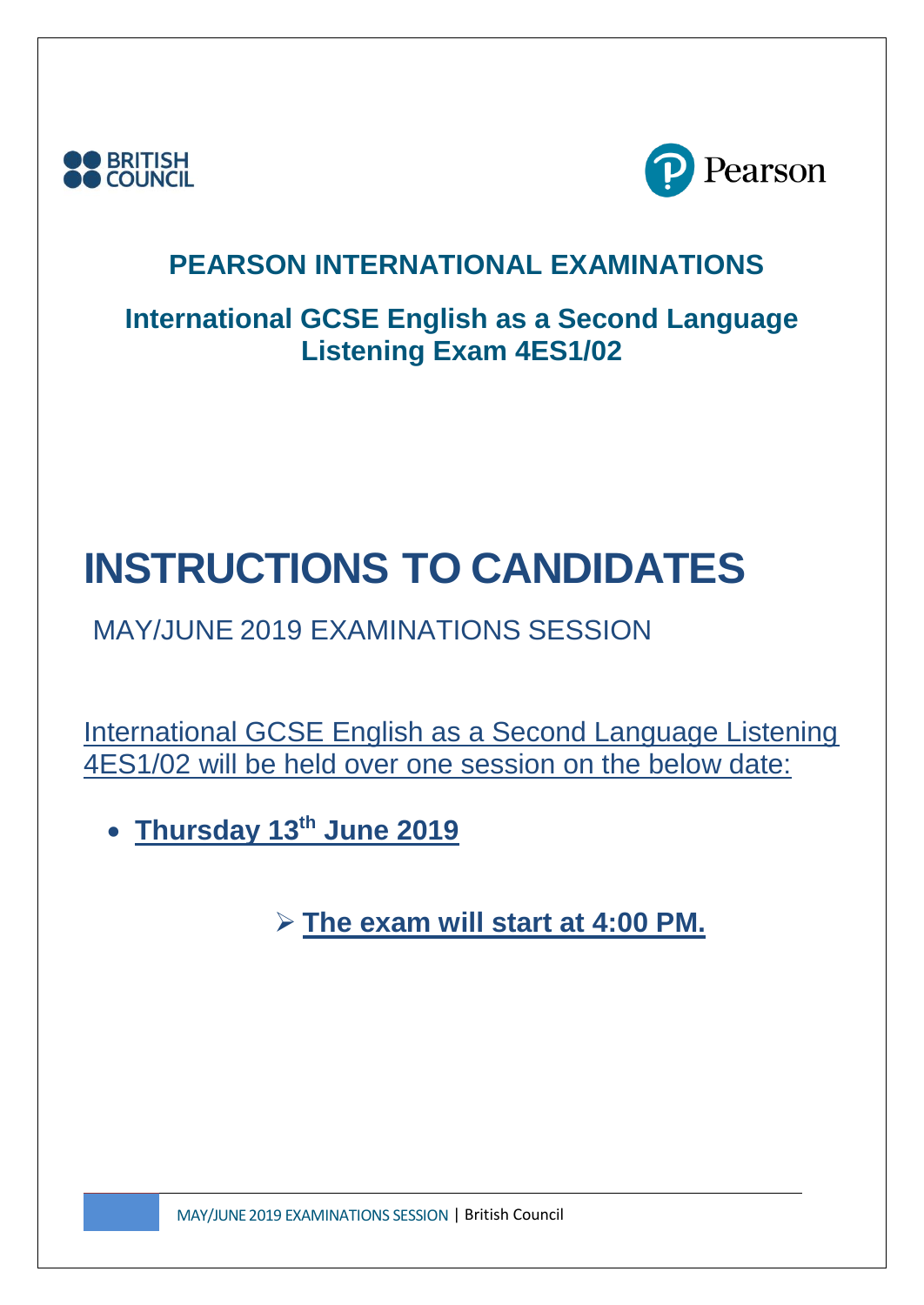



## **International GCSE English as a Second Language Listening Exam 4ES1/02**

**Dear Candidates,**

**PLEASE READ THE FOLLOWING INSTRUCTIONS VERY CAREFULLY:**

**EXAM DAY INSTRUCTIONS:**

- Candidates should arrive at their examination venue no later than **02:30 PM** and will be under the British Council full supervision from **03:00 PM.**
- Candidates who arrive at the venue later than **03:00 PM** the exam key time will not be permitted to attend the examinations.
- **Please note that we have deviated the key time as a precaution in order to avoid Al Asr prayer, so it would not cause any disturbance to our candidates during the listening exam.** .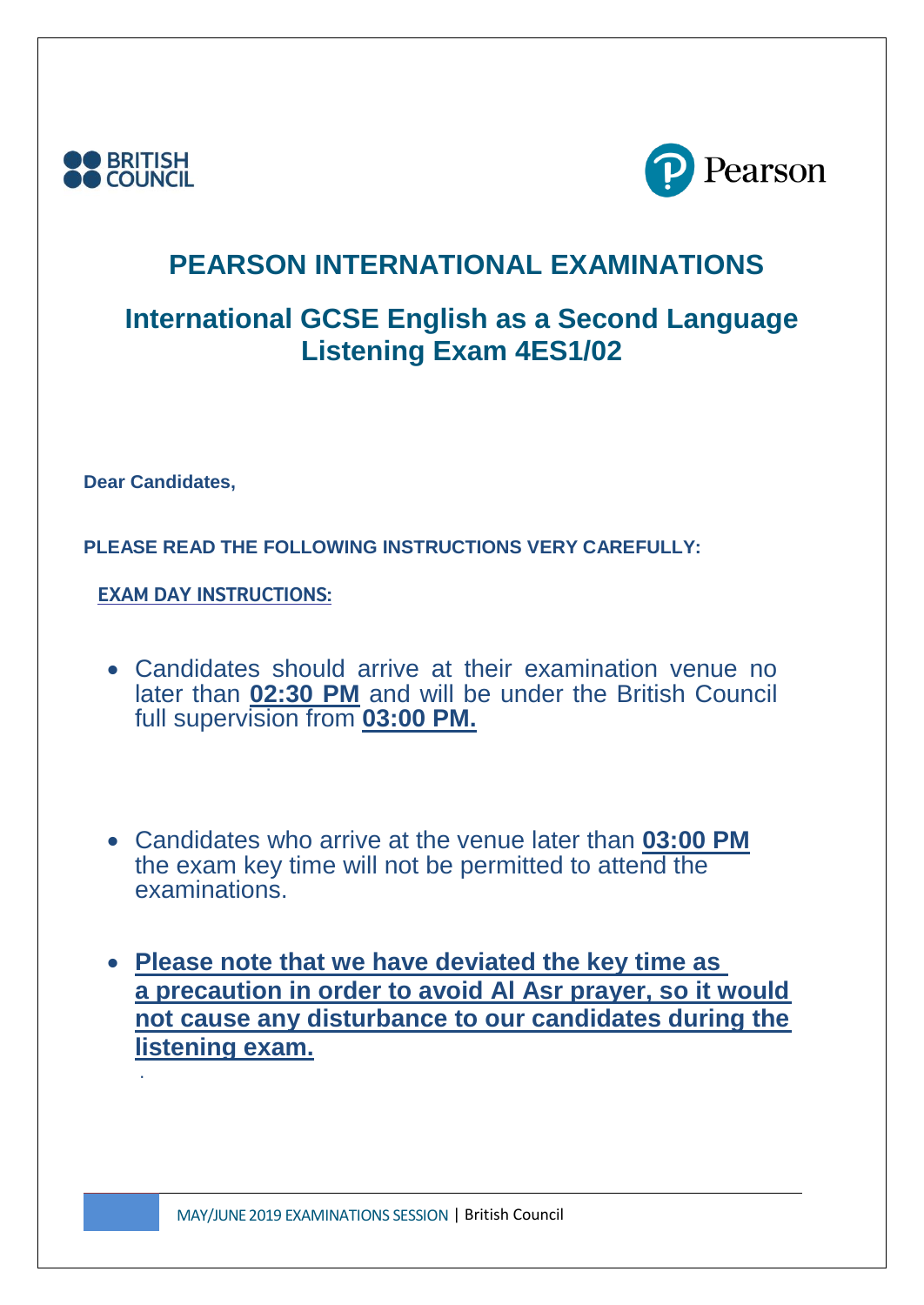



## **International GCSE English as a Second Language Listening Exam 4ES1/02**

#### **Please note the following:**

- You must be in possession of original statement of entry with your picture which you should have received from your school.
- Please make sure that you are fully aware of the examination venue location and your exam starting time.
- Please note that your Individual Statement of Entry (final) and your timetable are the documents you should follow regarding examination date and timing mentioned.
- All instructions will be clearly displayed on the Examinations Noticeboard.
- Candidates sitting the exam should arrive at their examination venue not later than
- the maximum arrival time, that is mentioned for them in the exam schedule.
- Students arriving to the examination venue not in school uniform will not be permitted to sit for the examination under any circumstances

• **Parents are not allowed on the exam premises during the examinations.**

• Mp3 players, bags, personal radios or mobile/cell phones, or any electronic devices are not permitted.

#### **PLEASE REMEMBER TO BRING WITH YOU:**

- Candidate Identification Statement of Entry.
- Transparent pencil case with your writing materials and any subject specific materials
- A small bottle of mineral water.